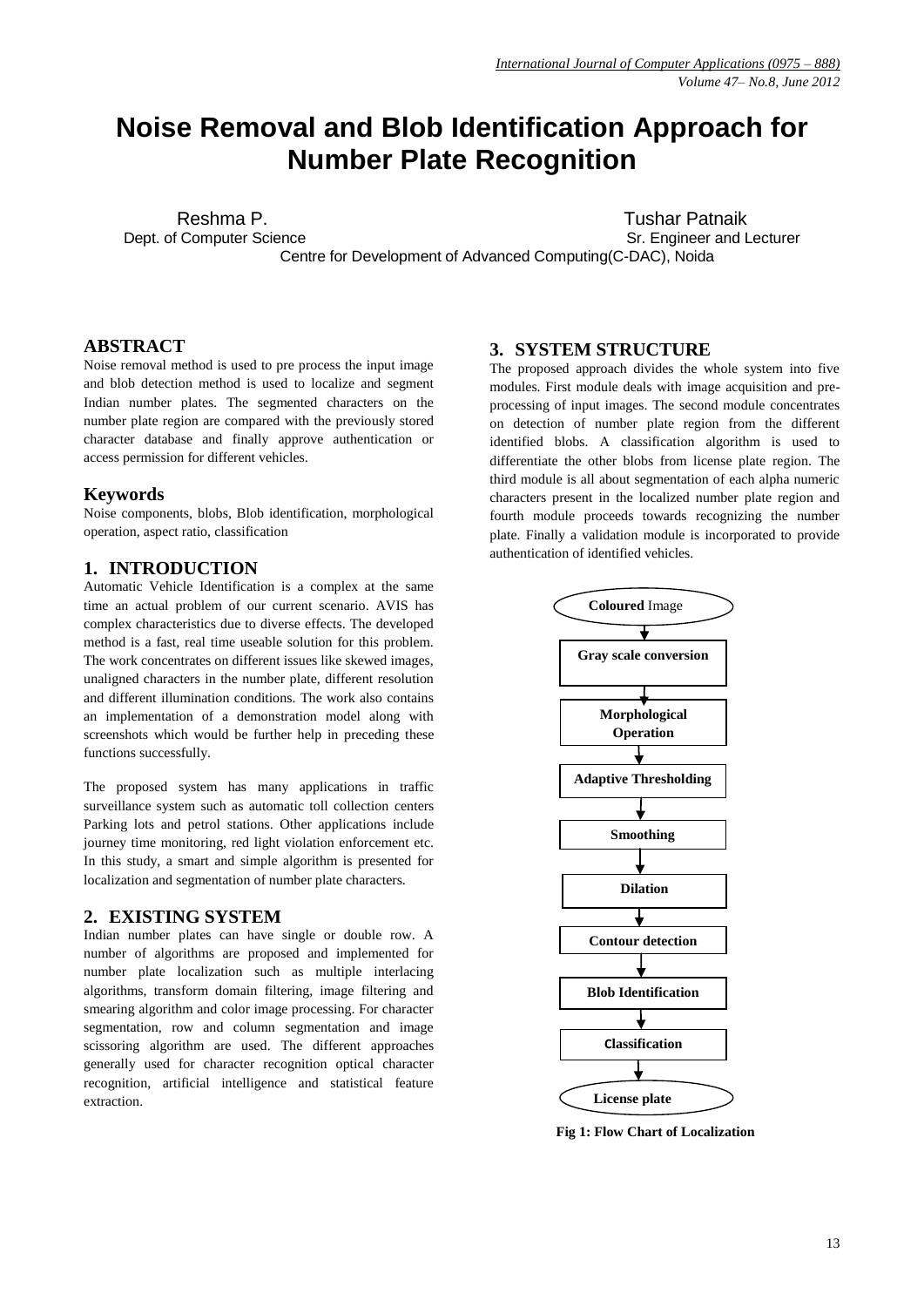# **4. TOOLS USED**

OpenCV with Visual C++ is the best combination for computer vision. OpenCV is a library of programming functions for real time computer vision and it is free for use under the open source BSD. OpenCV provides interface for different camera models. Visual Studio 2008 enables organizations of every size to rapidly create more secure, manageable, and reliable applications that take advantage of Windows Vista™ and the 2007 Office system. Visual Studio 2008 delivers key advances for developers in three primary pillars: Rapid application development, Effective team collaboration and Breakthrough user experiences.

# **5. IMPLEMENTATION DETAILS**

# **5.1 Image Acquisition**

The image of the vehicle is captured using a photographic camera. The constraint is that the image of the vehicle should be captured in such a way that the selected input image contains rear or front view of the vehicle with the number plate. First the size of the image is resized to a feasible aspect ratio. Then the coloured image is converted into gray scale image. The following code snippet explains how to resize an image in OpenCV.

cvCreateImage(cvSize(img->width/10,img->height/ 10), img- >depth,img->nchannels);

# **5.2 Preprocessing**

The resized image is given to further processing.



# **Fig 2: Input Image**

Preprocessing of the given coloured image involves many stages. The above coloured image is first converted in to gray scale image. Then one of the morphological operations called Top Hat is applied. Morphological Top Hat operation is used to remove noise and extract details.



**Fig 3: Output of Top Hat Operation**

Then the output of Top Hat is thresholded between the values 128 and 255 and CV\_THRESH\_BINARY method is applied.



**Fig 4: Output of Thresholding**

Thresholding is used for highlighting characters and suppressing background. CV\_GAUSSIAN method is used to blur images and further used in order to remove the noise components. Dilation procedure is applied which uses a structuring element for expanding the shapes contained in the input images.

Threshold is an image processing operation by which the pixels of the image are truncated to two values depending upon the value of threshold. This operation is used to convert the image to binary and localize the license plate from the image of the vehicle. Thresholding requires pre image analysis for identifying the suitable threshold value. Many statistical and physical modeling algorithms have been developed for the same purpose. An adaptive thresholding technique called Otsu's method is used for binarisation.

Applies fixed-level threshold to array elements:-void cvThreshold( const CvArr\* src, CvArr\* dst, double threshold*,*  double maxValue, int thresholdType )*;*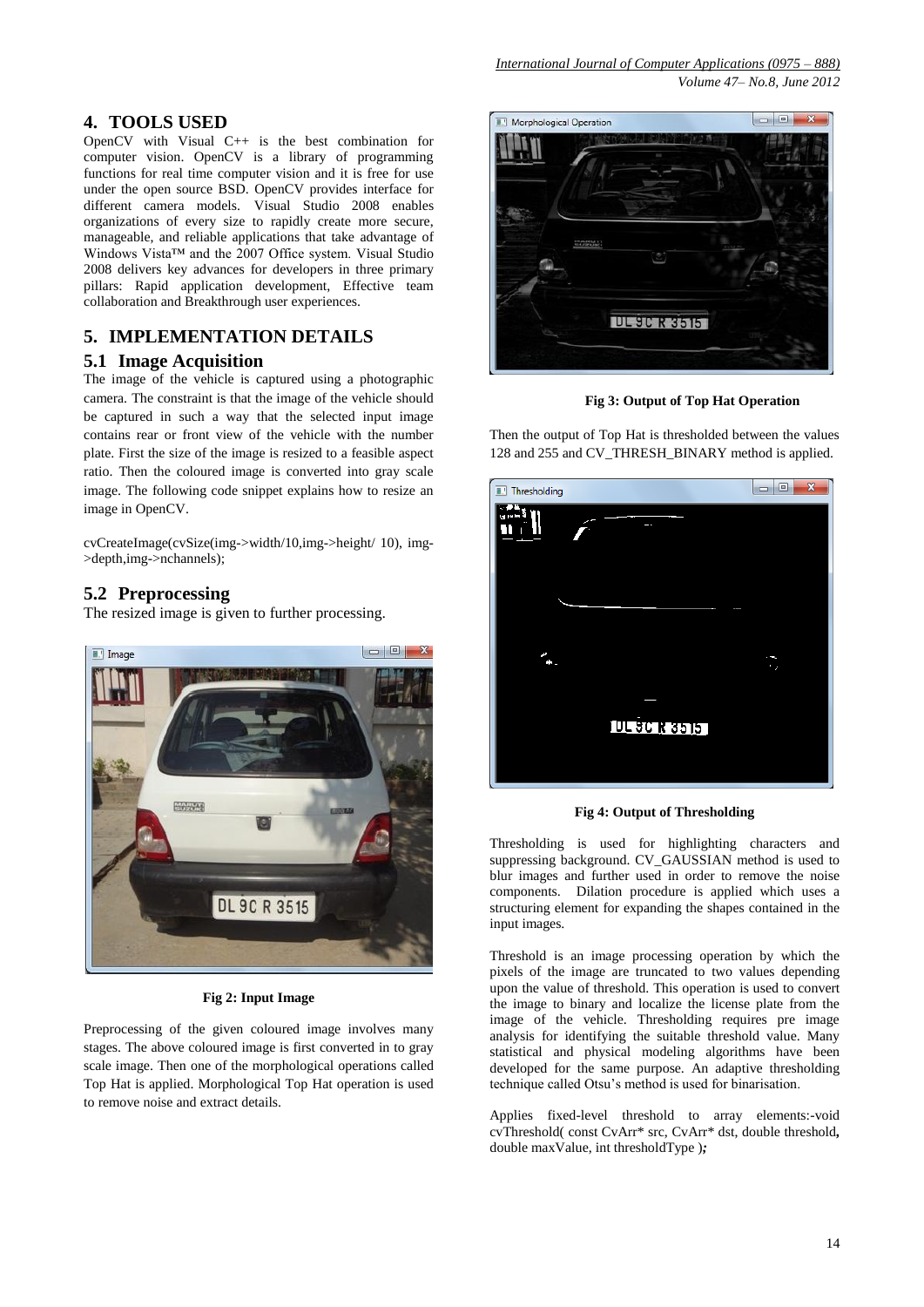*Volume 47– No.8, June 2012*



**Fig 5: Output of Smoothing**

Dilation procedure is applied which uses a structuring element for expanding the shapes contained in the input images.



**Fig 6: Output of Dilation**

# **5.3 Localization**

Localization refers to the extraction of needed area from the vehicle image. The area interests us is number plate region and hence the number plate and some part of vehicle is obtained by the extraction technique. The output of last pre processing stage that is dilated output is used as the input for localization of number plate from the given image. First find the contours using the method cvFindContour and the corresponding output is given below.



**Fig 7: Contour Detection**

The output contours are given to a blob identification module in which the same intensity components are being identified and marked as blobs.



**Fig 8: Output of Blob identification module**

In the blob identification module, many blobs having the same intensities are identified and among them only the number plate region is need to be extracted. For that a classification algorithm is used. The algorithm defines an aspect ratio based elimination method which helps in extracting only the needed number plate region from the blobs being identified. All other blobs are being discarded.



**Fig 9: Output of Classification**

The classification algorithm works according to aspect ratio which calculates the width and height ratio of each blobs and only the blobs having feasible value of aspect ratio are extracted after number plate localization.

| Extraction |  |  |
|------------|--|--|
|            |  |  |

**Fig 10: Output of extracted Number plate**

# **5.4 Segmentation**

The localized output having extracted number plate region is given to the segmentation module for separating each alpha numeric character. The above output is segmented using connected component analysis and bounding box is generated around each character present in the number plate region.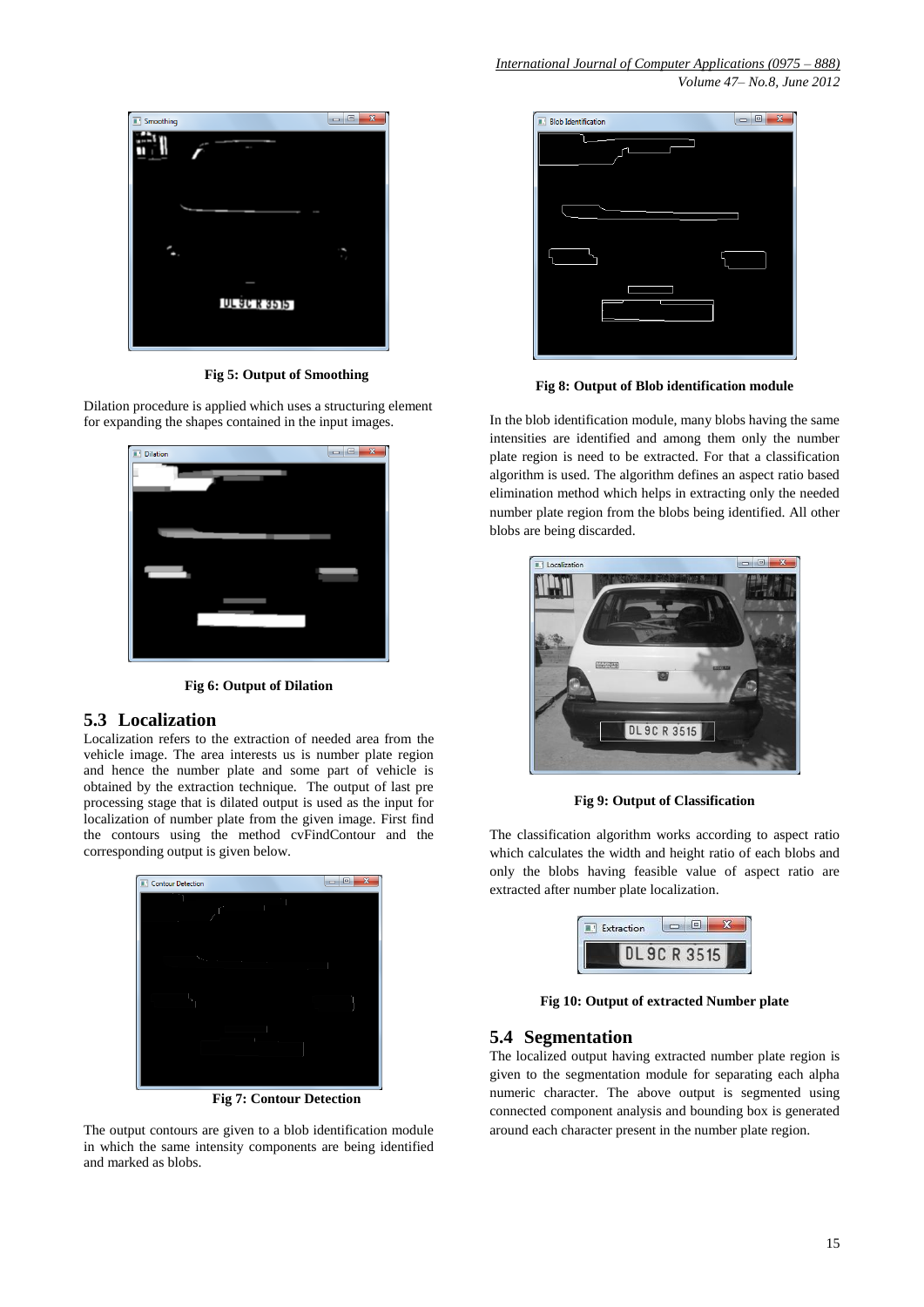

**Fig 11: Segmented Number Plate**

Now, all the segmented characters are extracted and smoothing operation is applied in order to eliminate noise components. Then each character is saved as individual character images.

From the number plate region each and every alpha numeric characters are extracted using bounding box principle and only characters and numbers in the number plate region are extracted. These segmented characters are the input to recognition module for further identifying the number plate.

The segmented characters obtained are given to recognition module. Here, template matching is used to identify each alpha numeric characters present in the number plate. Each segmented character is compared with the previously stored characters present in the template database which is called character database. Whenever there is a matching occur between segmented character and character database then that character is identified and displayed. Then check for next character and so on. Finally, the valid number plate is getting identified and displayed in the command prompt or graphical user interface.

#### **5.5 Character Recognition**

Template matching is one of the most common and easy classification methods for recognizing the characters.

# **ABCDEFGHIJKL MNOPRSTUVYZ** 0123456789

#### **Fig. 12: Template Database**

Template matching and statistical feature extraction is used for the recognition of each alpha numeric characters. For that a character database is maintained with 0 to 9 numbers and A

to Z English alphabets. The size of each character image is normalized according to the size of characters stored in the database. Here each character is fit to 30 x 50 and is compared for template matching.

In template matching module the number plate is segmented and the images containing individual characters forming the number plate are obtained. Each normalized character and number present in the number plate is compared with the alpha numeric characters present in the previously stored character database. License plate is compared to its corresponding pixel in the template.

## **5.6 Validation**

In the validation module, if the characters present in the number plate and characters present in the character database are matching then validation is successful and authorization is given to that particular vehicle for security and automated applications. This system can be used for automation of petrol stations, automatic parking lots, journey time analysis etc.

#### **6. CONCLUSION**

The system works satisfactorily for wide variations in illumination conditions and different types of number plates such as tilted, italic and bold characters found in India. The proposed method is suitable for real time conditions. The major sources of error were the non English script and extreme variations in the dimensions of number plate characters.

# **7. FUTURE SCOPE**

The system can be redesigned for multinational license plates and images having more than one number plate.





#### **8. ACKNOWLEDGEMENT**

Bunch of thanks to my project guide Mr. Tushar Patnaik, and the whole OCR team at CDAC, Noida, for mentoring this research. Next, I would like to mention my sincere thanks to my husband, Mr. Anukiran R, my only daughter Bhadra Kiran Menon, my parents and in-laws for their kind support and patient understanding.